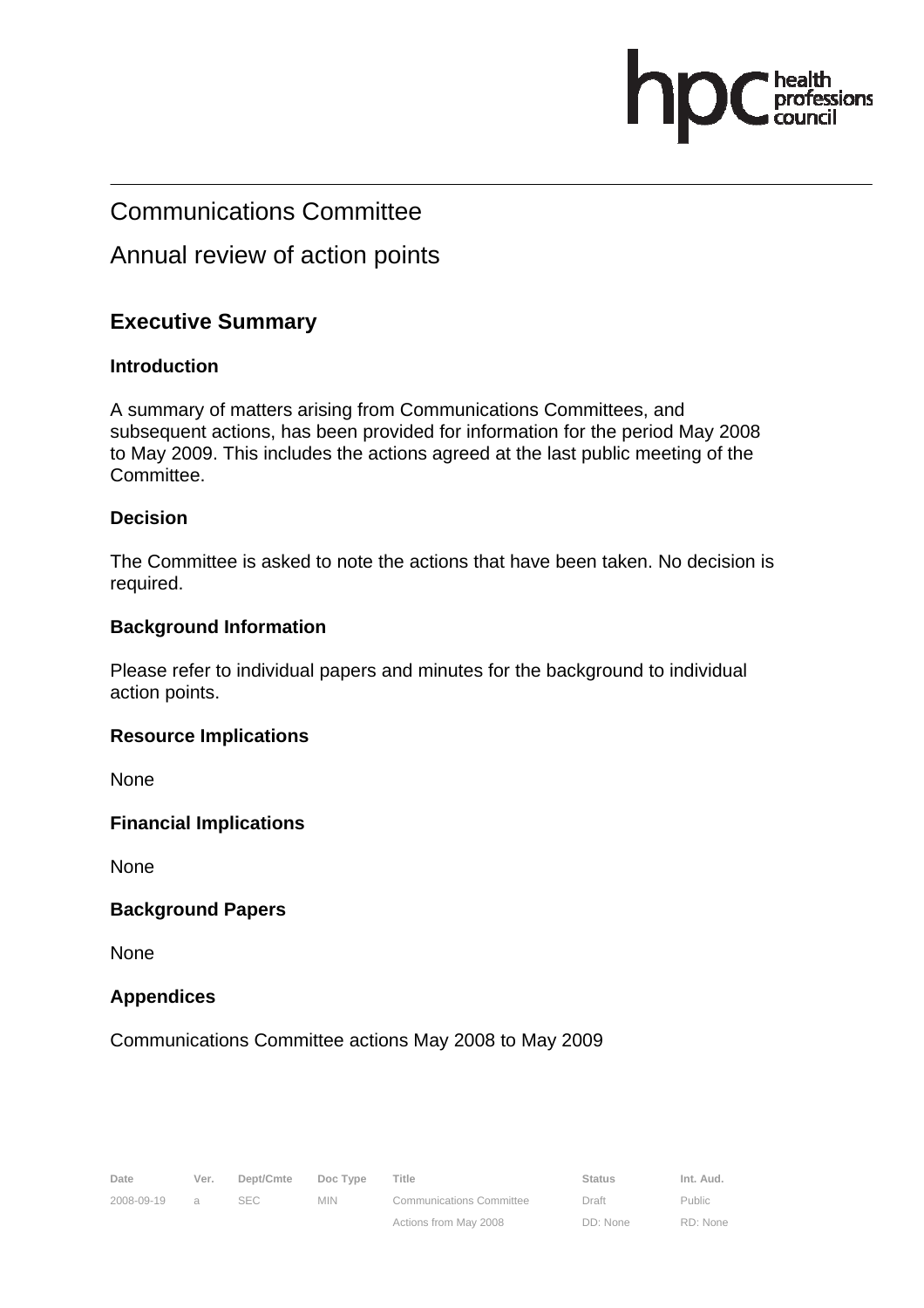

# **Communications Committee**

# **Matters arising and action points from previous meetings**

|    | Action point (and location in the<br>minutes)                                                                                                                                                                                                                                                                                                                                                               | For the<br>attention<br><b>of</b>              | <b>Action</b><br>by<br>(date) | <b>Outcome</b>                                             |
|----|-------------------------------------------------------------------------------------------------------------------------------------------------------------------------------------------------------------------------------------------------------------------------------------------------------------------------------------------------------------------------------------------------------------|------------------------------------------------|-------------------------------|------------------------------------------------------------|
| 1. | <b>Matters arising from the twenty</b><br>first Committee<br>The Committee noted that that the<br>Committee could discuss the<br>inclusion of a communications<br>expert among its membership at<br>the workshop planned for October.<br>Item 4.08/04 - 25 February 2008                                                                                                                                    | <b>Director</b><br>Comms,<br>Sec to<br>Commit. | October<br>2008               | <b>COMPLETE</b><br>(to be discussed at<br>the workshop)    |
| 2. | <b>Events update</b><br>The Committee noted that once<br>feedback had been received from<br>subsequent Listening Events in<br>the new format, a paper<br>summarising the feedback and<br>making recommendations would<br>be brought to a meeting by the<br>Events Manager. (Item planned<br>for May meeting postponed to<br>October due to change of staff in<br>this area).<br>13.08/13 - 25 February 2008 | Events<br>Manager                              | October<br>2008               | <b>COMPLETE</b><br>(paper on Listening<br>Events attached) |
| 3. | <b>Website statistics</b><br>The Committee requested that the<br>methodology for displaying the<br>figures be reviewed. The<br>Committee requested that, if<br>graphs and charts are to be used,<br>they could be produced on the                                                                                                                                                                           | Web<br>Manager                                 | October<br>2008               | <b>ONGOING</b>                                             |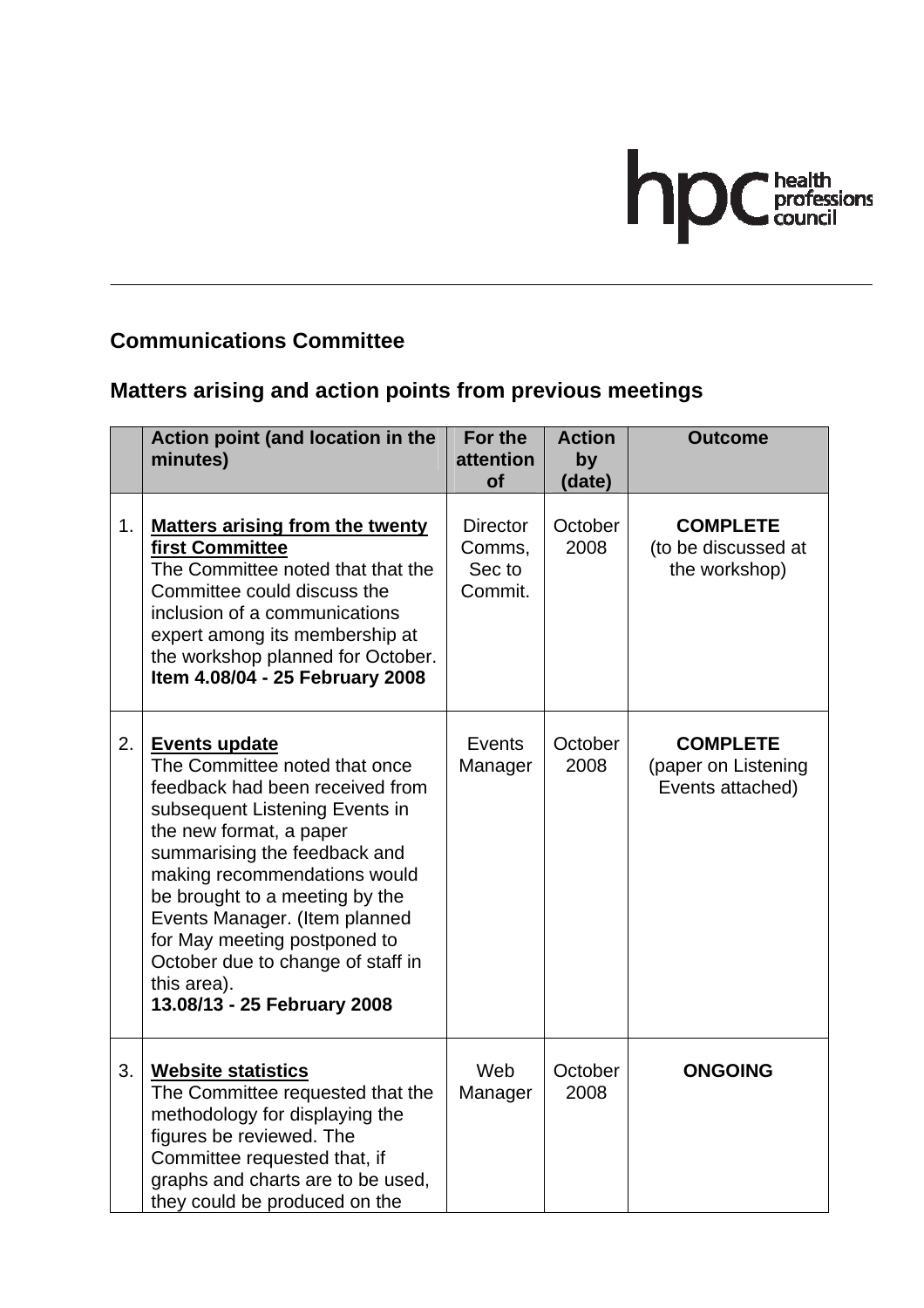|    | same page as the supporting<br>figures.                                                                                                                                                                                                                                                                                                                                            |                          |             |                                                  |
|----|------------------------------------------------------------------------------------------------------------------------------------------------------------------------------------------------------------------------------------------------------------------------------------------------------------------------------------------------------------------------------------|--------------------------|-------------|--------------------------------------------------|
|    | Item 11.08/28 - 21 May 2008                                                                                                                                                                                                                                                                                                                                                        |                          |             |                                                  |
| 4. | <b>Communication support for</b><br>organisational activities<br>The Committee noted that<br>Communications were taking<br>part in a number of organisation<br>wide projects which were not<br>captured in the individual<br>managers' reports. Director of<br>Communications to submit<br>paper on cross office projects to<br>January 2009 meeting.<br>Item 5.08/35 - 16 Oct2008 | <b>Director</b><br>Comms | Jan<br>2008 | <b>COMPLETE</b><br>(Paper to January<br>meeting) |
| 5. | <b>Communicating with</b><br>prospective registrants<br>The Committee noted that work<br>was being done to develop<br>teaching aids for the leaders of<br>approved courses to inform<br>students about HPC.<br><b>Communications Manager to</b><br>report to the Committee on the<br>development of teaching aids<br>for approved course leaders.<br>Item 8.08/38 - 16 Oct 2008    | <b>CPD</b><br>Manager    | Oct<br>2008 | <b>COMPLETE</b><br>(Paper to January<br>meeting) |
| 6. | <b>Strategy</b><br>The Committee noted that CPD<br>report gave a clear picture of<br>the amount of work being done,<br>but would appreciate an<br>overview of the strategy being<br>followed.<br>Item 8.08/38 - 16 Oct 2008                                                                                                                                                        | <b>Director</b><br>Comms | Oct<br>2008 | <b>COMPLETE</b><br>(Paper to January<br>meeting) |
| 7. | <b>Publications distribution</b><br><b>Publications Manager to ensure</b><br>that all Council members are<br>included on the circulation list<br>for 'HPC In Focus'.<br>Item 9.08/39 - 16 Oct 2008                                                                                                                                                                                 | Pub.<br>Manager          | Dec<br>2008 | <b>COMPLETE</b>                                  |
| 8. | <b>Events</b><br>Events manager to submit full<br>events calendar to next meeting of                                                                                                                                                                                                                                                                                               | Events<br>Manager        | May<br>2009 | <b>COMPLETE</b><br>(Paper attached               |